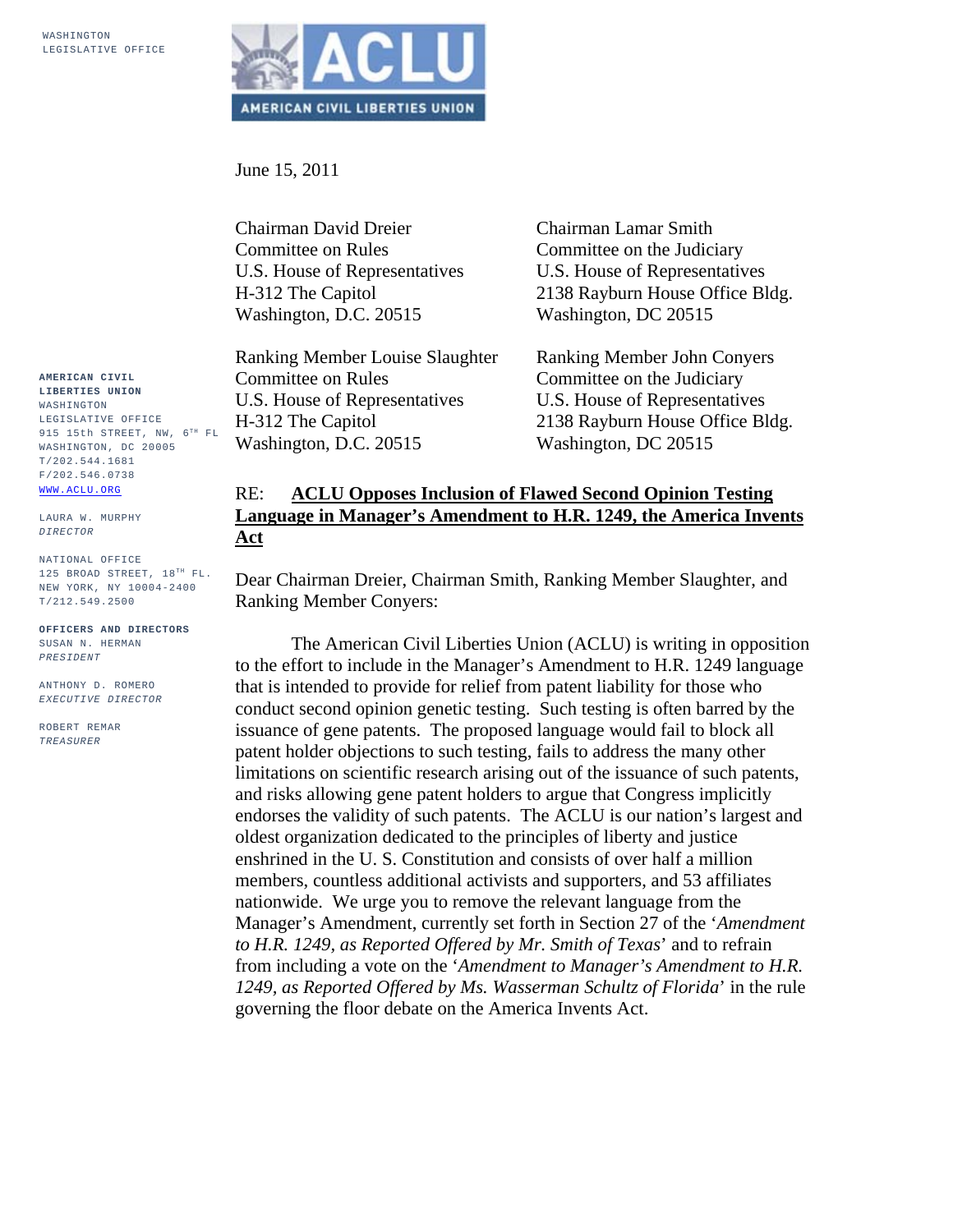The Supreme Court decided in 1980 that natural phenomena, products of nature, and laws of nature are not patentable.<sup>1</sup> As a result, a gene should be no more patentable than blood, or a kidney, or any other part of the human body, regardless of its size or complexity, and regardless of whether it has been removed from the body. This concept was upheld just last year in federal district court in a challenge to the patentability of two genes associated with breast and ovarian cancer (BRCA1 and BRCA2) in a case brought by breast cancer and women's health groups, individual patients, geneticists and scientific associations representing approximately 150,000 researchers, pathologists and laboratory professionals.<sup>2</sup> While we heartily support the goal of the amendment – to provide patients with more medical options – this amendment would be ineffective in achieving that result while increasing the risk that patent holders would claim the amendment provides support for their continued monopolistic practices.

According to the National Cancer Institute, over 200,000 Americans are diagnosed each year with breast or ovarian cancer. Many thousands more are diagnosed with the many other diseases – such as Alzheimer's disease, muscular dystrophy, and colon cancer – that are correlated with the 20% of human genes on which patents have been wrongfully issued. The amendment in question would not only fail to resolve second opinion testing issues, but it would not address the many problems with gene patents, including the inhibitions on research, treatment, and scientific progress. A real solution would not only allow for second opinion testing, but allow hospitals and laboratories to develop and offer testing in the first instance.

We have associated ourselves with advocates from across the political spectrum in opposition to this amendment. Attached below is a coalition letter expressing the opposition of patients and their advocates, health providers, scientific organizations, environmental activists, and Christian organizations. Some, like the Southern Baptist Convention, base their opposition in their belief that patenting human genetic material wrests ownership from God and makes a commodity of human biological material. Others oppose based upon notions of individual control over one's own person. Still others focus on the core intent of the American patent system as envisioned in the Constitution. But we are united in our opposition to the proposed amendment. We are also aware of the strong opposition of other important organizations like the American Medical Association, as expressed in their letter dated June 14, 2011, to the Chairman and Ranking Member of the Judiciary Committee.

 $\overline{a}$ 

 $<sup>1</sup>$  Diamond v. Chakrabarty, 447 U.S. 303 (1980).</sup>

<sup>&</sup>lt;sup>2</sup> Association for Molecular Pathology, et al. v U. S. Patent and Trademark Office, et al.,  $09 - CIV - 515$ (S.D.N.Y. Mar. 29, 2010). The case is on appeal to the Federal Circuit, where the Department of Justice filed a brief in the pending lawsuit opposing the issuance of gene patents and arguing that they unlawfully cover products of nature.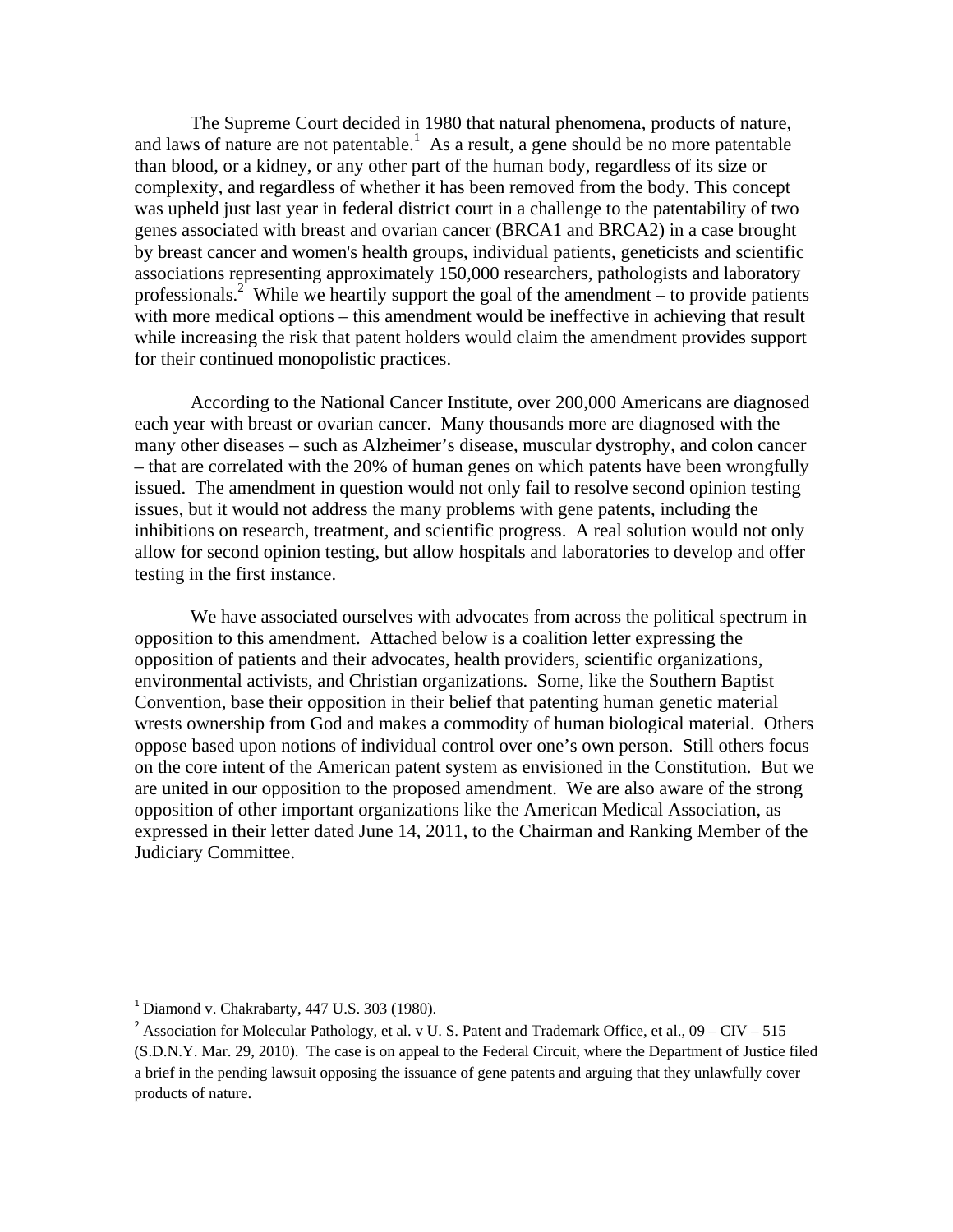We urge you to eliminate Section 27 from the proposed Manager's Amendment and to take such steps as are necessary to withhold the proposed amendment of Representative Wasserman Schultz from the debate on the bill on the House floor. To do otherwise would be to create unintended harms to patients, medical professionals, and genetic researchers.

Sincerely,

Laura W. Shurphy

Laura W. Murphy Director, Washington Legislative Office

 $M\alpha$  (1.30)

Michael W. Macleod-Ball Chief Legislative and Policy Counsel

cc: Speaker John Boehner Majority Leader Eric Cantor, Minority Leader Nancy Pelosi, Minority Whip Steny Hoyer, Representative Debbie Wasserman Schultz Members of the Rules Committee Members of the Judiciary Committee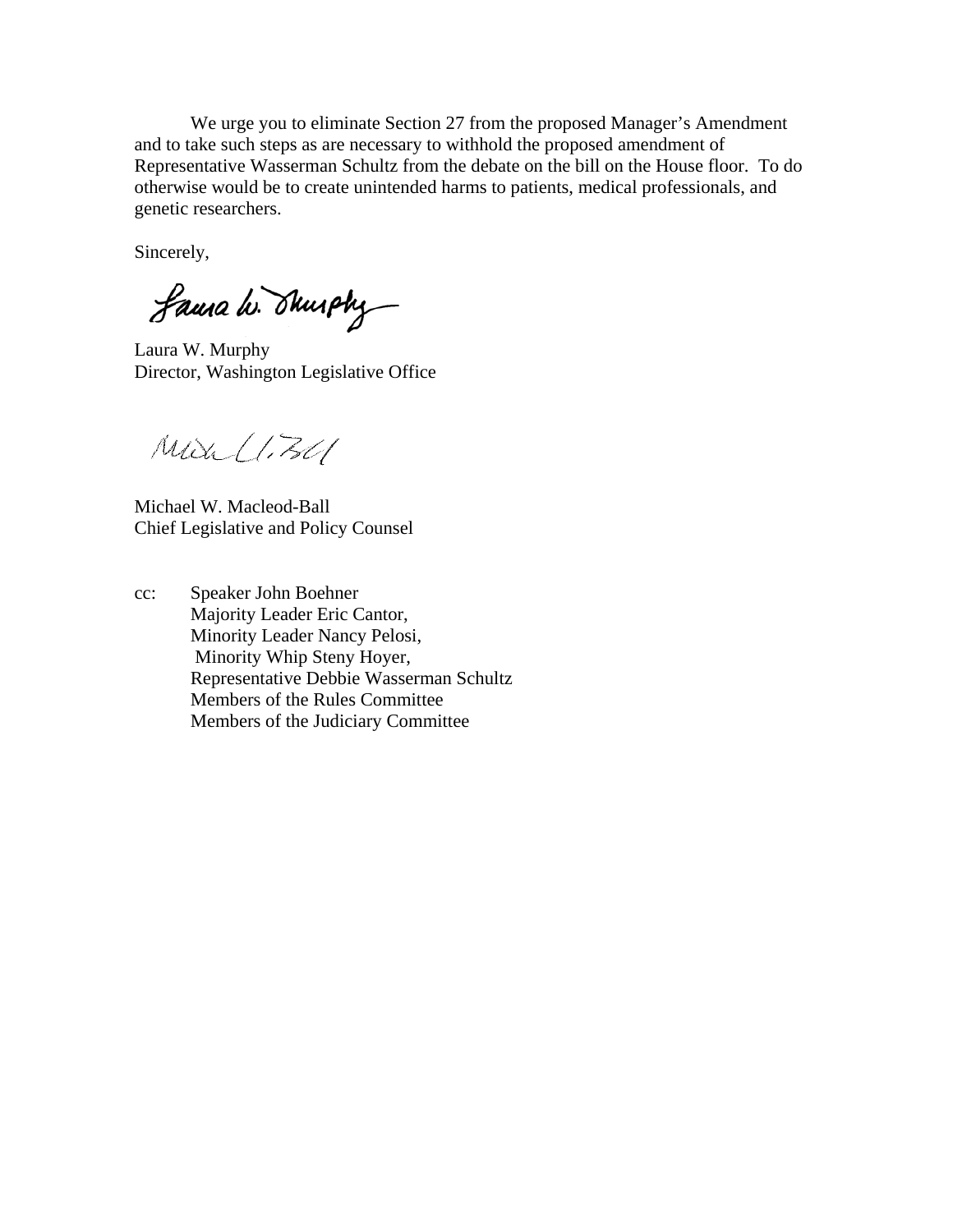June 15, 2011

U. S. House of Representatives Washington, DC 20515

## RE: **Oppose Wasserman Schultz Genetic Diagnostic Testing Amendment to H. R. 1249, the America Invents Act**

Dear Member of Congress:

The undersigned organizations representing the full breadth of the political spectrum are writing in opposition to the proposed Wasserman Schultz amendment titled '*Permitting Second Opinions in Certain Genetic Diagnostic Testing*' to H. R. 1249, the America Invents Act. We urge you to oppose the inclusion of its provisions in the bill, whether as part of the manager's amendment or as a stand alone amendment.

This amendment was intended to enable test developers to provide testing that confirms, or provides a second opinion on, genetic tests. Currently, patents on human genes present a barrier to second opinion genetic testing because patent holders don't license their patents to other labs, thereby stopping those labs from examining, testing, and working with patented genes. But the amendment does not achieve its objective of overcoming patent barriers to second opinion testing. Instead, the amendment would:

- Allow gene patent holders to continue to challenge such second opinion testing;
- Ignore the many harms that result from gene patents, including the restrictions they impose on scientists and physicians engaged in genetic research and clinical work and on the medical options available to patients with life threatening diseases; and
- Allow gene patent holders to argue that Congress has implicitly endorsed the validity of gene patents.

For these reasons, we urge you to vote 'NO' on the Wasserman Schultz second opinion testing amendment to H. R. 1249, the America Invents Act, when it comes up for a vote on the floor of the House this week.

Gene patents have been a source of great controversy, because they impose monopolies on products of nature, not true inventions. The Supreme Court decided in 1980 that natural phenomena, products of nature, and laws of nature are not patentable.<sup>3</sup> As a result, a gene should be no more patentable than blood, or a kidney, or any other part of the human body, regardless of its size or complexity, and regardless of whether it has been removed from the body. This concept was upheld just last year in federal district court in a challenge to the patentability of two genes associated with breast and ovarian cancer (BRCA1 and BRCA2) in a case brought on behalf of breast cancer and women's health groups, individual patients, geneticists and scientific associations representing approximately

 $\overline{a}$ 

<sup>3</sup> Diamond v. Chakrabarty, 447 U.S. 303 (1980).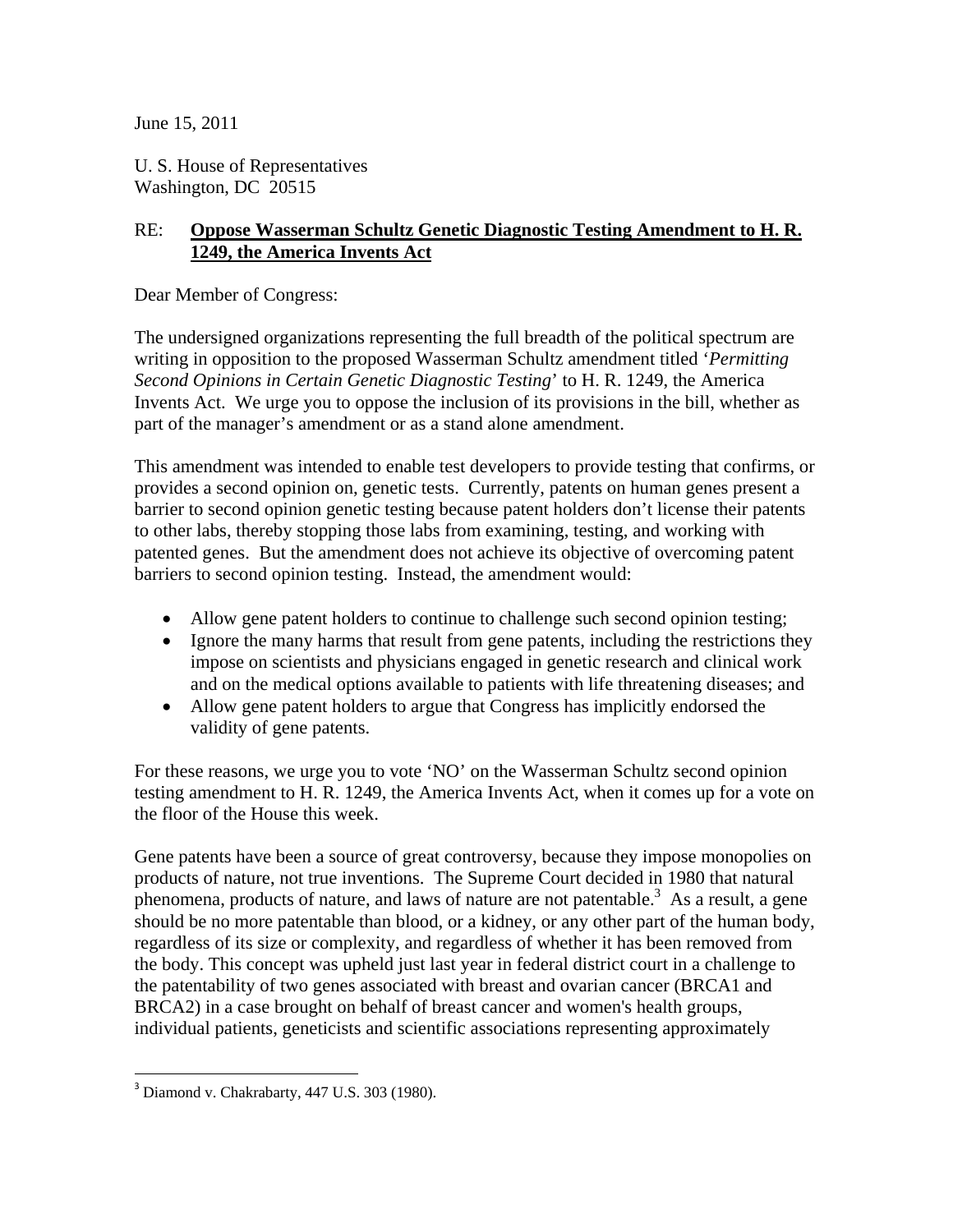150,000 researchers, pathologists and laboratory professionals.<sup>4</sup> An appeal of that decision is now pending before the U. S. Federal Circuit, where the case was argued in early April 2011.

Gene patents give ownership and sole control over the fundamental building blocks of life, limiting the ability of scientists and physicians to use those building blocks to discover new, effective and affordable tests and treatments for a wide variety of diseases and conditions. Representative Wasserman Schultz's Amendment No. \_\_\_\_ laudably is aimed at curbing the restrictions on certain tests – those done for the purpose of obtaining second opinions. But the language of the amendment continues to allow the gene patent holder to bar second opinion testing involving an 'article of manufacture', a 'patented composition of matter', or the 'practice of a patented process'. Typical patents are defined so broadly that these exceptions could allow monopolistic gene patent holders to continue to restrict second opinion testing.

Moreover, the harms created by gene patents extend far beyond the barriers presented to second opinion testing, and any legislative proposal should address these as a whole. Gene patents limit the availability of and access to testing in the first instance, impede the development of new and different types of tests, and chill genetic research because scientists fear accusations of patent infringement and liability. Economist Joseph Stiglitz and geneticist John Sulston, both Nobel Prize winners, oppose gene patents because unlike patents on tests or drugs, monopolies on genes cannot be "invented around" – genes are the basis for the follow-on scientific work.<sup>5</sup>

While the undersigned groups believe that this amendment does not express any congressional view supporting gene patents, the mere adoption of this amendment could put at issue whether or not Congress has implicitly endorsed the validity of patents relating to genetic material. Since the 1980's, the Patent and Trademark Office (PTO) has approved of patents on human genes; yet, the federal government has recently shifted its position. The Department of Justice filed a brief in the pending lawsuit, arguing that gene patents approved by the PTO unlawfully cover products of nature. By adopting a law that contemplates exceptions to infringements of patents relating to genetic testing, the holders of gene patents will be tempted to argue that Congress is implicitly endorsing the basic validity of those patents.

Those at risk of or coping with breast cancer are tremendously concerned about access to genetic testing and have long advocated for a solution to the second opinion testing problem. But the head of a leading advocacy organization, Karuna Jaggar, Executive Director of Breast Cancer Action, opposes the amendment. "Breast Cancer Action is extremely concerned that the amendment will not address the needs of breast cancer patients and instead have an unintended, harmful impact. We do not believe that this

 $\overline{a}$ 

<sup>&</sup>lt;sup>4</sup> Association for Molecular Pathology, et al. v U. S. Patent and Trademark Office, et al.,  $09 - CIV - 515$ (S.D.N.Y. Mar. 29, 2010).

<sup>&</sup>lt;sup>5</sup> Stiglitz, Joseph, and Sulston, John, "The Case Against Gene Patents", Wall Street Journal (Apr. 16, 2010).